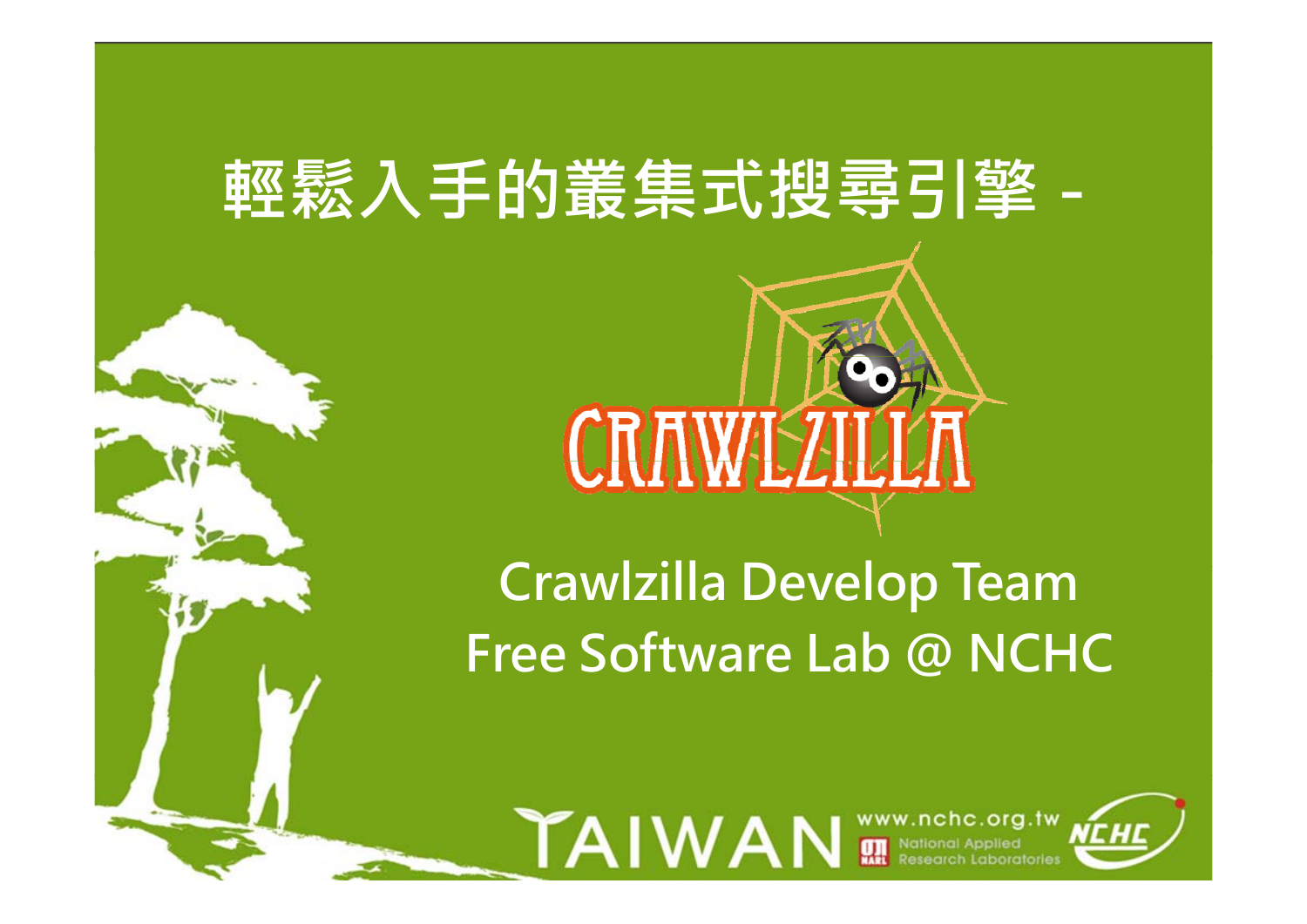#### **搜尋引擎運作原理 Phase1**

•**Crawling the Web**





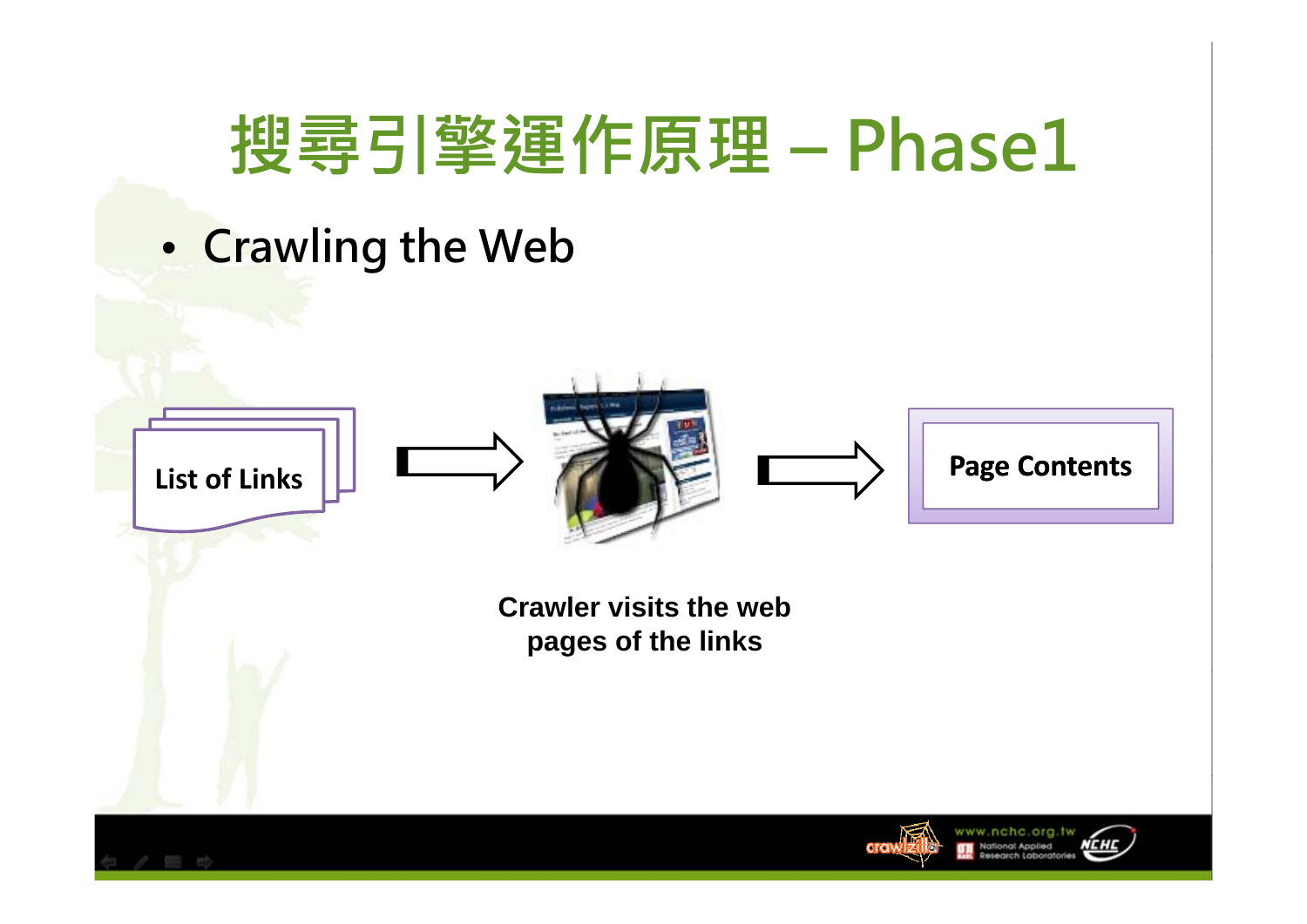#### 搜尋引擎運作原理 - Phase2

#### · Building the Index Pool





#### **Parse Contents**





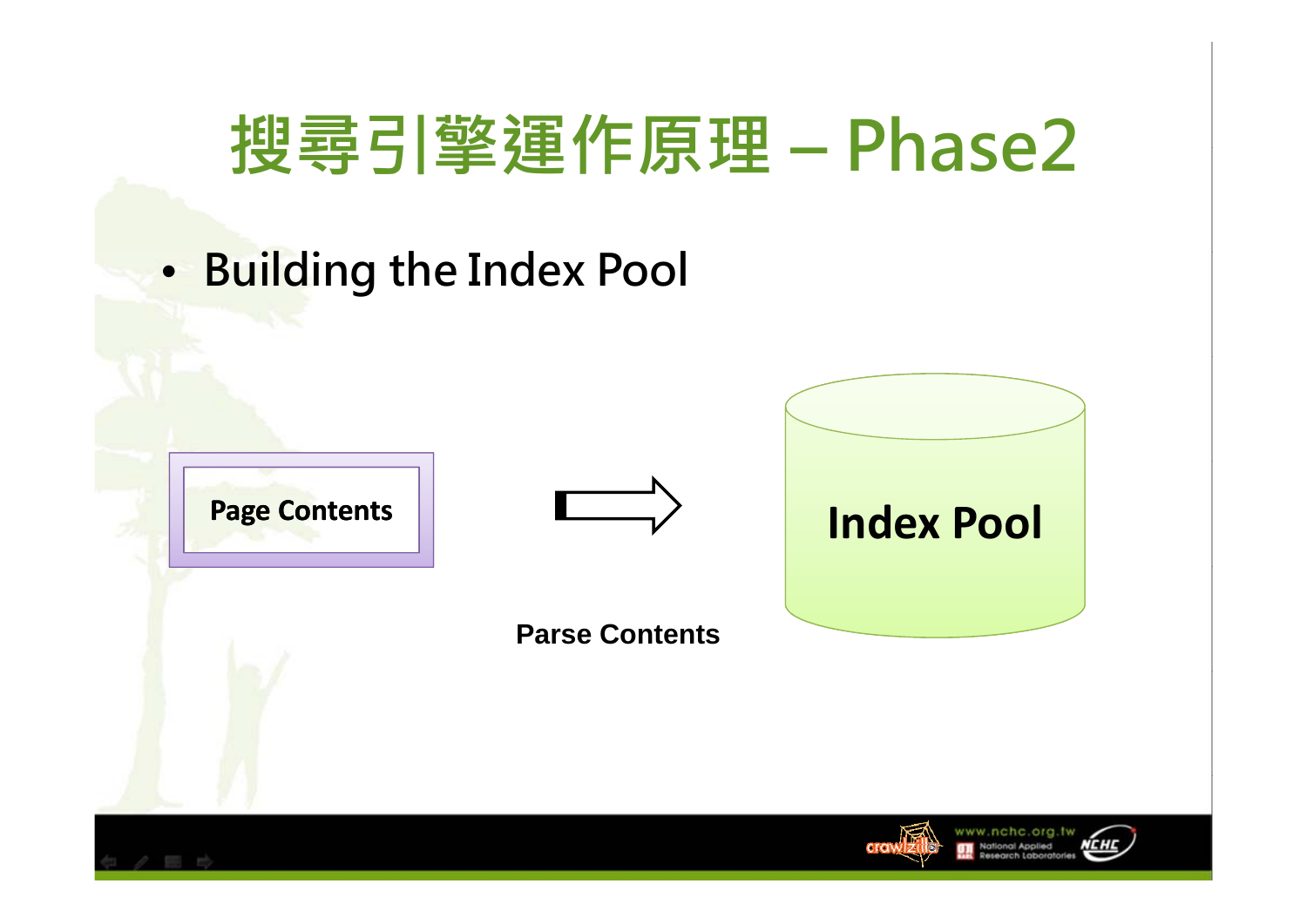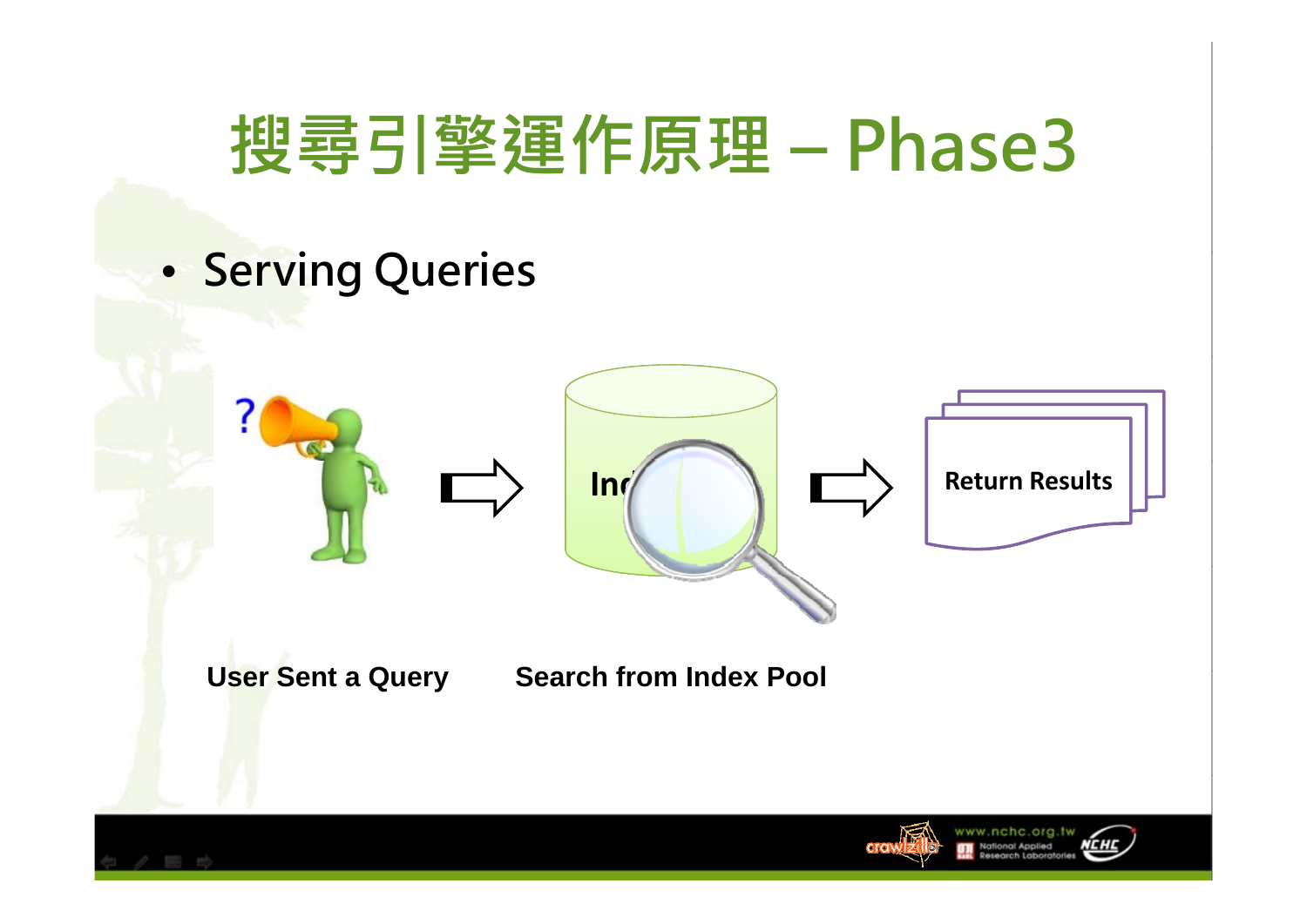# **What is Crawlzilla?**

- **C l ill Crawlzilla 簡介**
	- **於2009推出實驗版**
	- **Crawlzilla 於2010更名並延續實驗版開發更多新功能**
	- **提供簡單安裝及操作管理介面,輕鬆建立搜尋引擎的套件工具**
	- **提供索引資料庫瀏覽功能,搜尋引擎資料庫資訊一目了然**



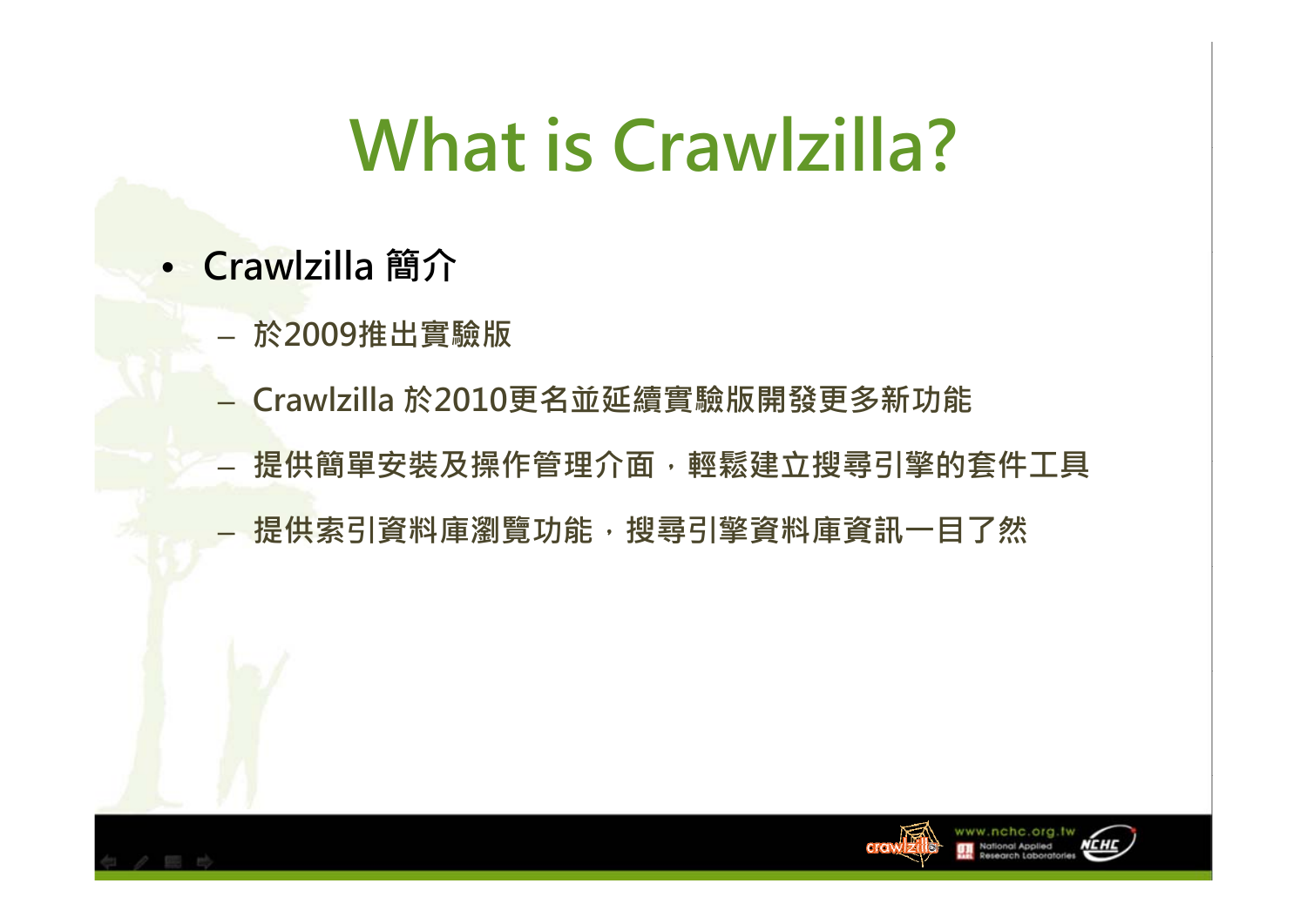# **Why Crawlzilla?**

- **開放式搜尋引擎不適用於企業內部網站**
- **使用O pensource建立搜尋引擎的技術門檻太高**
- **叢集環境架設不易**
- • **使用Crawlzilla優點**
	- Opensource專案,使用者可依自己的需求修改源始碼
	- **使用簡單,可輕鬆建立叢集環境**
	- **友善的操作環境,節省適應系統時間**
	- **支援中文分詞,提高搜尋精準度**

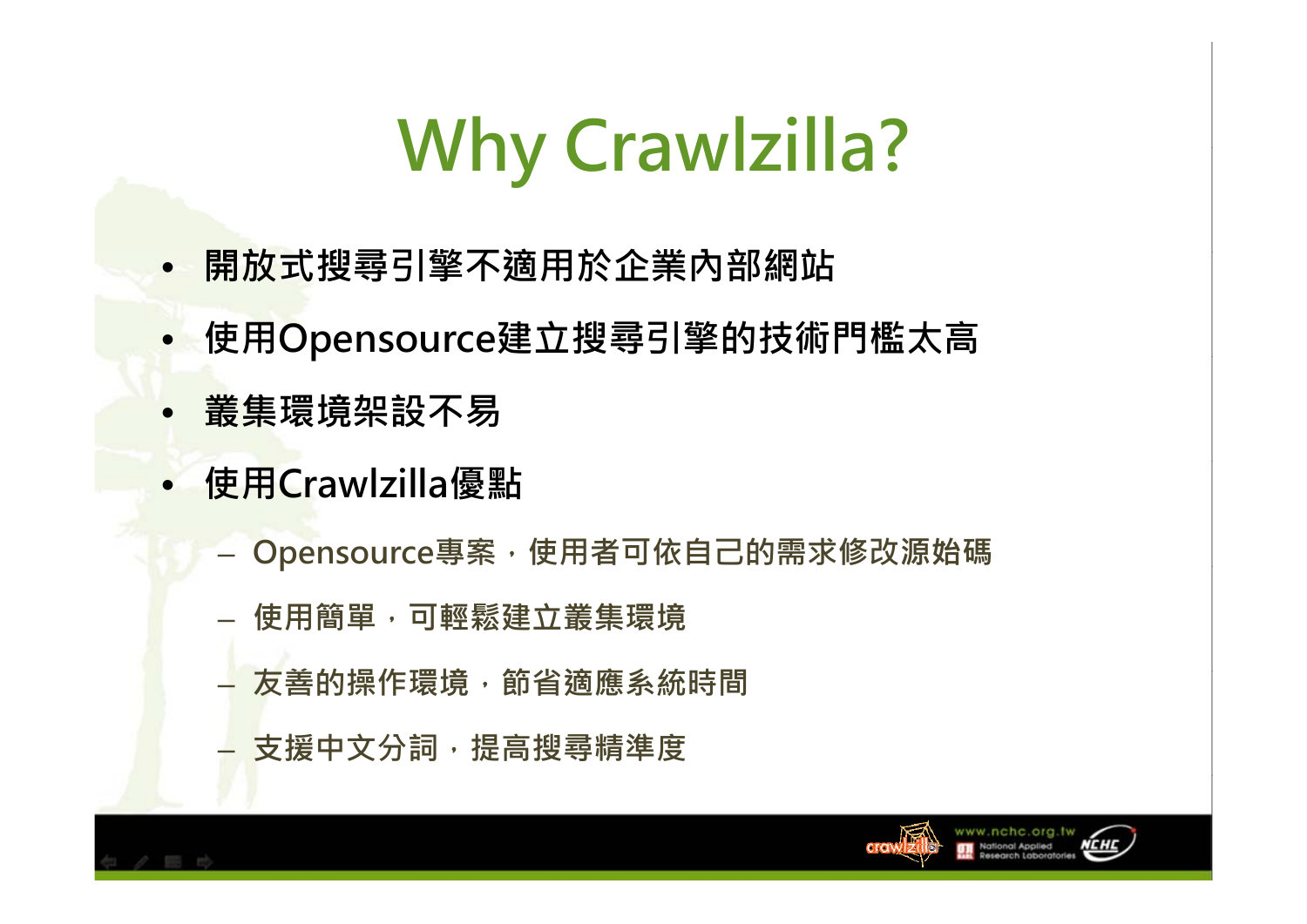## **Crawlzilla 操作介面特色**

#### chack ennlava

Crawlzilla need Sun Java JDK 1.6.x or above version System has Sun Java 1.6 above version. System has ssh. **System has ssh Server (sshd).** .<br>Wstem has dialog. .<br>Welcome to use Crawlzilla, this install program will create a new accunt and to assist you to setup the password of crawler. Set password for crawler: password: keyin the password again:

password:

Master IP address is: 140.110.138.186 Master MAC address is: 08:00:27:99:4d:09 Please confirm the install infomation of above: 1.Yes 2.No

#### (1) Easy to Deploy Crawling Cluster Environment

| [Management Options]<br>Please choose what you want to do:<br>Check cluster state<br>cluster_status<br>Fast Startup/Stop all Sevices<br>fast manage<br>Set datanode & tasktracker<br>cluster setup<br>Set namenode & jobtracker<br>server setup<br>Startup/Shutdown/Restart Tomcat<br>tomcat switch<br>Change Tomcat port<br>tomcat port<br>lang switch<br>Change language<br>client_install<br>Client Install Steps<br>exit<br>Exit | rawiZilla Management Page<br>owninin<br>Crawl Manage System Setup Logout<br>Home<br>Crawl<br><b>How To Use</b><br>1. Input Index Pool Name<br>2. Input URLs (see below example)<br>http://www.nchc.org.tw<br>http://www.gccds.com<br>http://code.gogle.com/p/subbaz/<br>3. Choose Depth, then Submit! |
|--------------------------------------------------------------------------------------------------------------------------------------------------------------------------------------------------------------------------------------------------------------------------------------------------------------------------------------------------------------------------------------------------------------------------------------|-------------------------------------------------------------------------------------------------------------------------------------------------------------------------------------------------------------------------------------------------------------------------------------------------------|
| <確定 ><br>< 取消 >                                                                                                                                                                                                                                                                                                                                                                                                                      | <b>Index Pool Name</b><br><b>Index Pool Name</b><br><b>-Input Crawl URLs-</b><br>Innut CrawLIRL<br>-Crawl Depth Setup-<br>Choose Crawl Depth (1 x)                                                                                                                                                    |
| (2) Easy to Manage                                                                                                                                                                                                                                                                                                                                                                                                                   | (3) Easy to Use                                                                                                                                                                                                                                                                                       |
|                                                                                                                                                                                                                                                                                                                                                                                                                                      | www.nchc.org.tw<br>NCHC<br>National Applied<br>cra<br>Research Laboratories                                                                                                                                                                                                                           |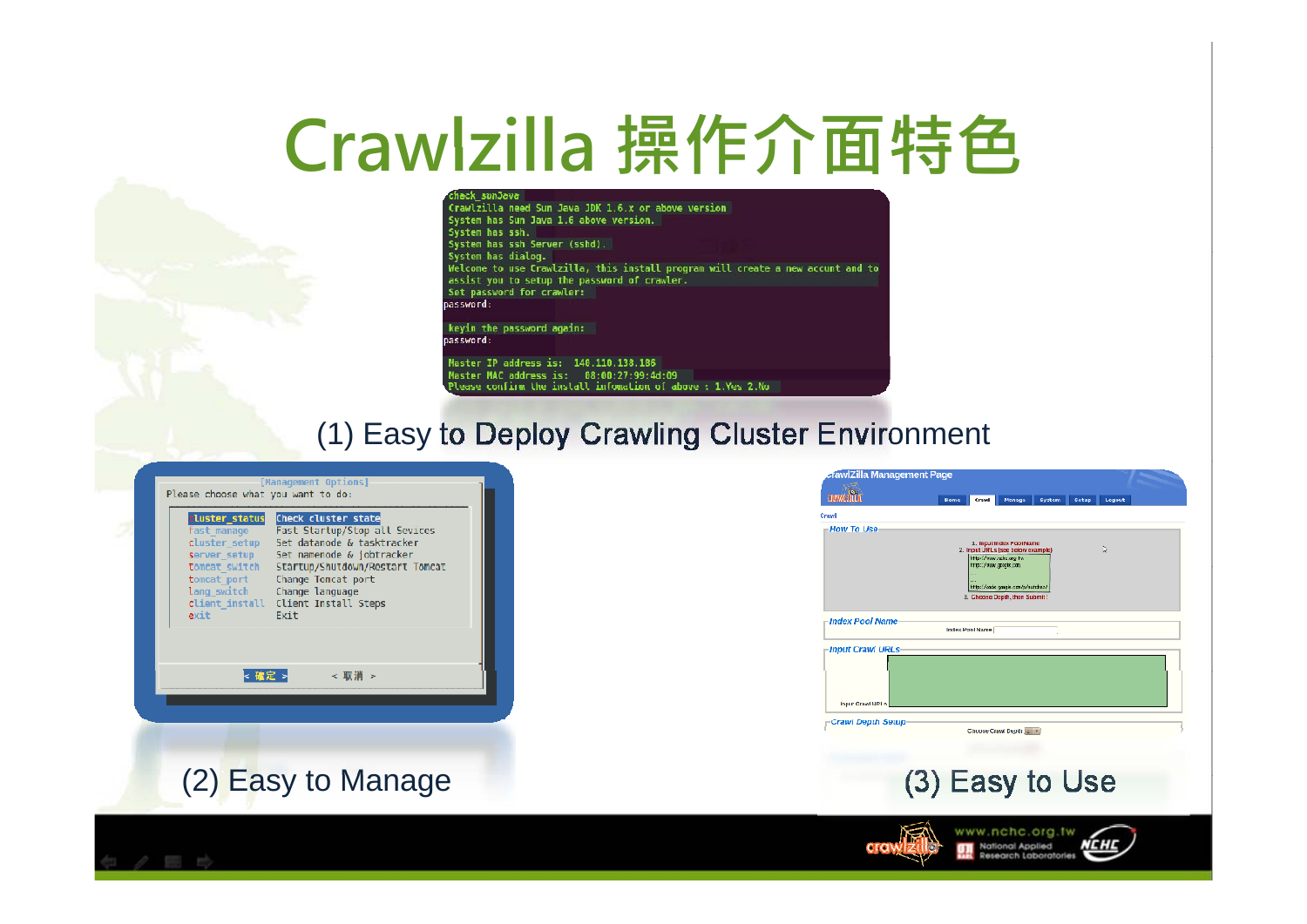### **Crawlzilla 系統功能**

- **支援叢集運算及顧全安全性 即時瀏覽資料庫資訊**
- **支援中文分詞功能**
- •**支援多工網頁爬取**
- **支援多重搜尋引擎**
- •
- $\bullet$ **解決中文亂碼及中文支援**
- $\bullet$ **支援多國語言**
- **網頁管理**

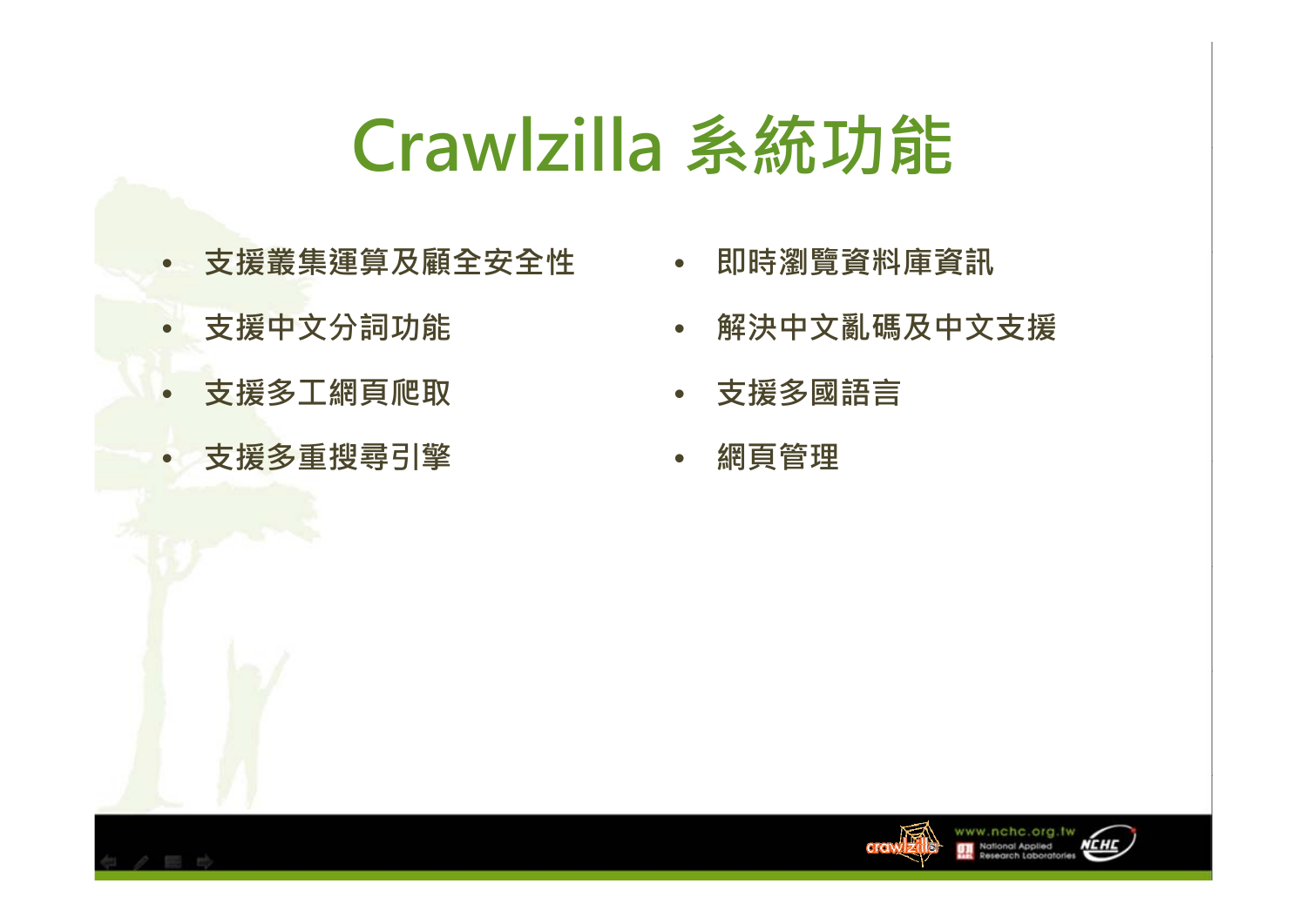





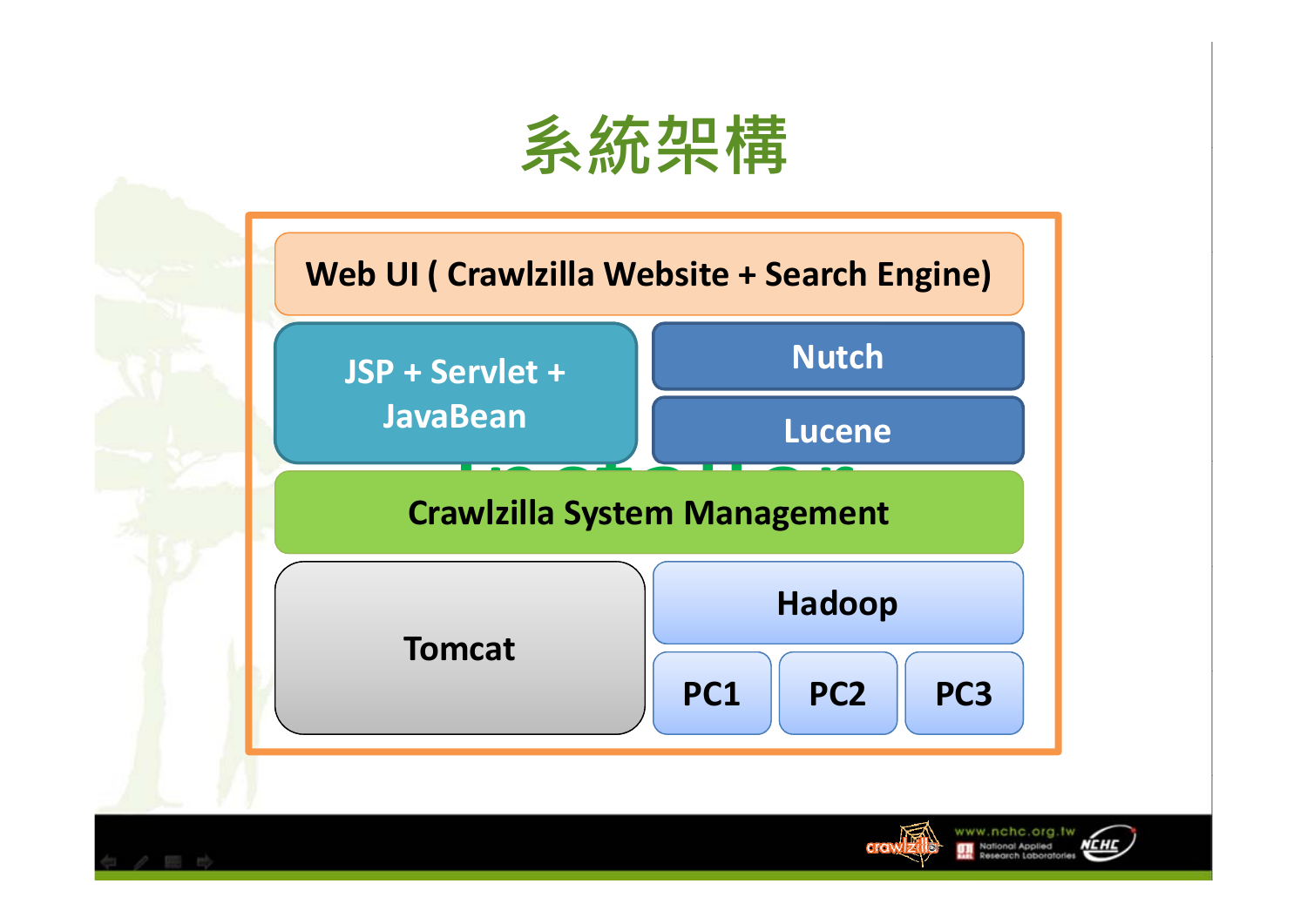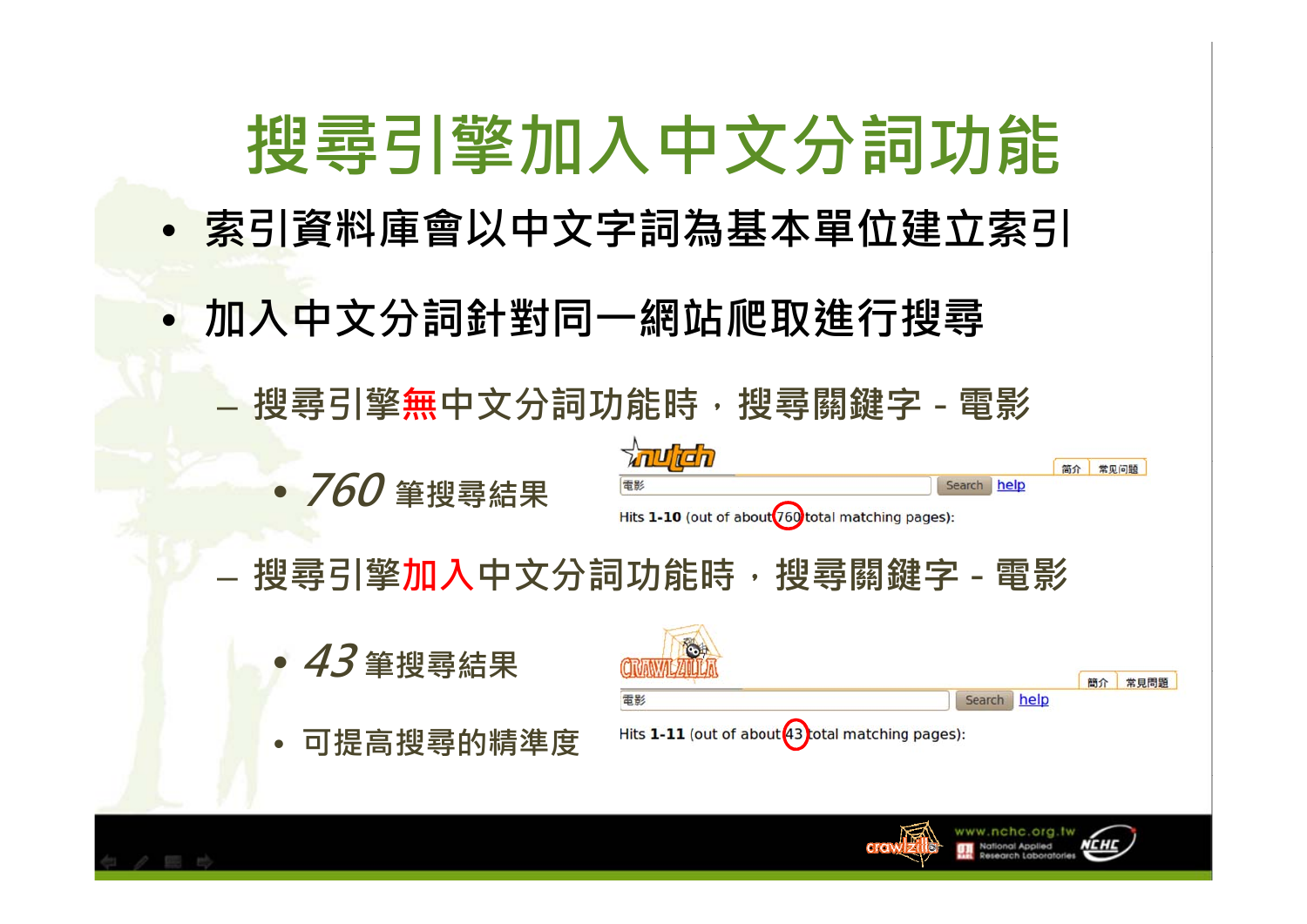## **Crawlzilla - 叢集環境需求**

- **如果你覺得…**
	- **一台電腦無法滿足你的運算需求**
	- **閒置電腦太多**
	- **解:讓多台電腦分工運算**
- **但是…**
	- **架設叢集環境很麻煩!?**

– **解:Crawlzilla Crawlzilla提供叢集安裝模式 提供叢集安裝模式,只要三分鐘即可建立叢集式 只要三分鐘即可建立叢集式 搜尋引擎!!!**